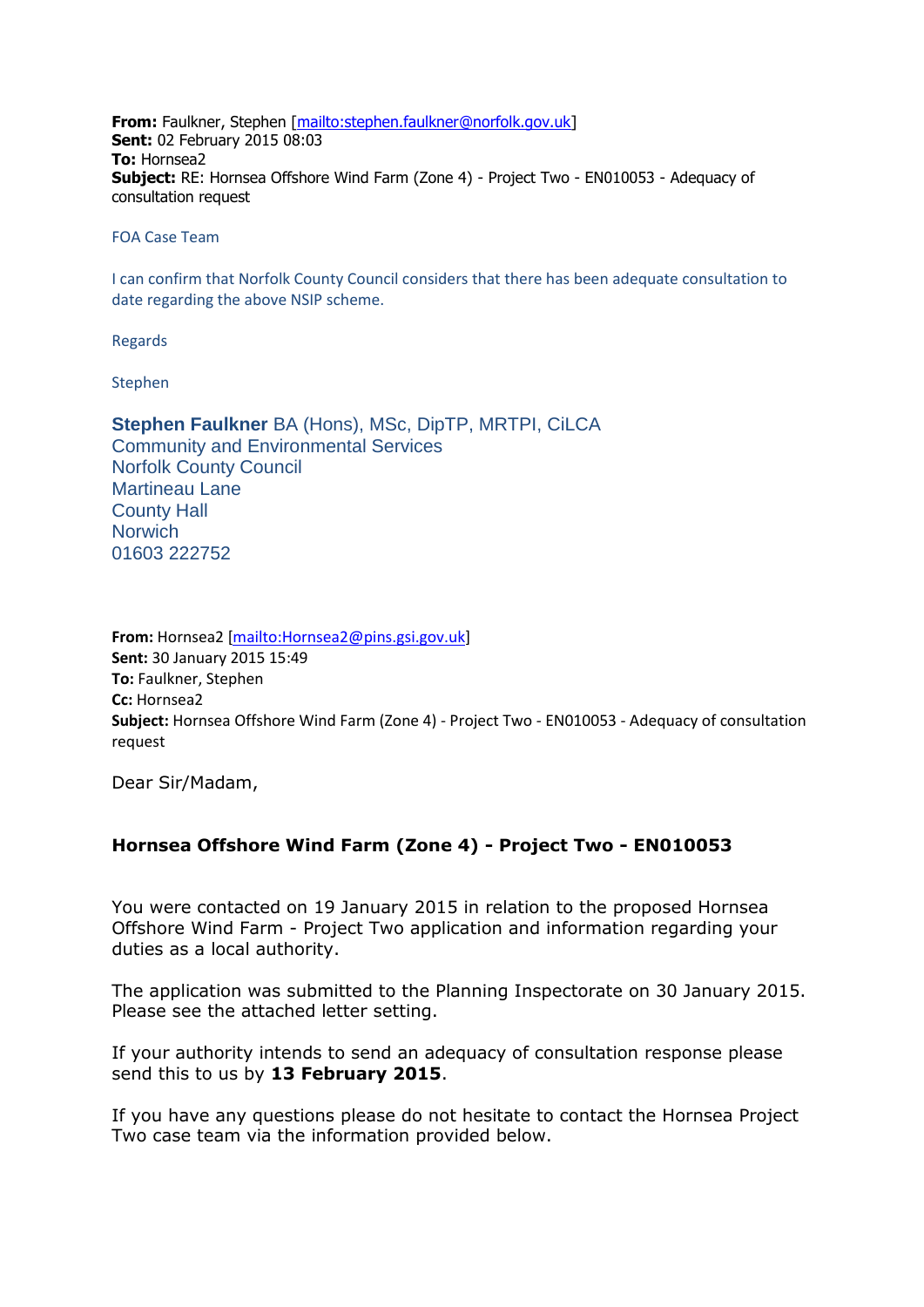Kind regards

Hornsea Project Two Case Team

**Major Applications and Plans** The Planning Inspectorate **Temple Quay House Temple Ouav Bristol BS1 6PN** Helpline: 0303 444 5000 Email: Hornsea2@pins.gsi.gov.uk Web: www.planningportal.gov.uk/planninginspectorate (Planning Inspectorate casework and appeals) Web: www.planningportal.gov.uk/infrastructure (Planning Inspectorate's National Infrastructure Planning portal) This communication does not constitute legal advice. Please view our Information Charter before sending information to the Planning

Inspectorate.

Correspondents should note that all communications to or from the Planning Inspectorate may be automatically logged, monitored and/or recorded for lawful purposes.

This email and any files transmitted with it are confidential and intended solely for the use of the individual or entity to whom they are addressed. If you have received this email in error please notify the system manager.

This footnote also confirms that this email message has been scanned by Websense Email Security Gateway for the presence of computer viruses.

www.websense.com

The original of this email was scanned for viruses by the Government Secure Intranet virus scanning service supplied by Vodafone in partnership with Symantec. (CCTM Certificate Number 2009/09/0052.) This email has been certified virus free.

Communications via the GSi may be automatically logged, monitored and/or recorded for legal purposes.